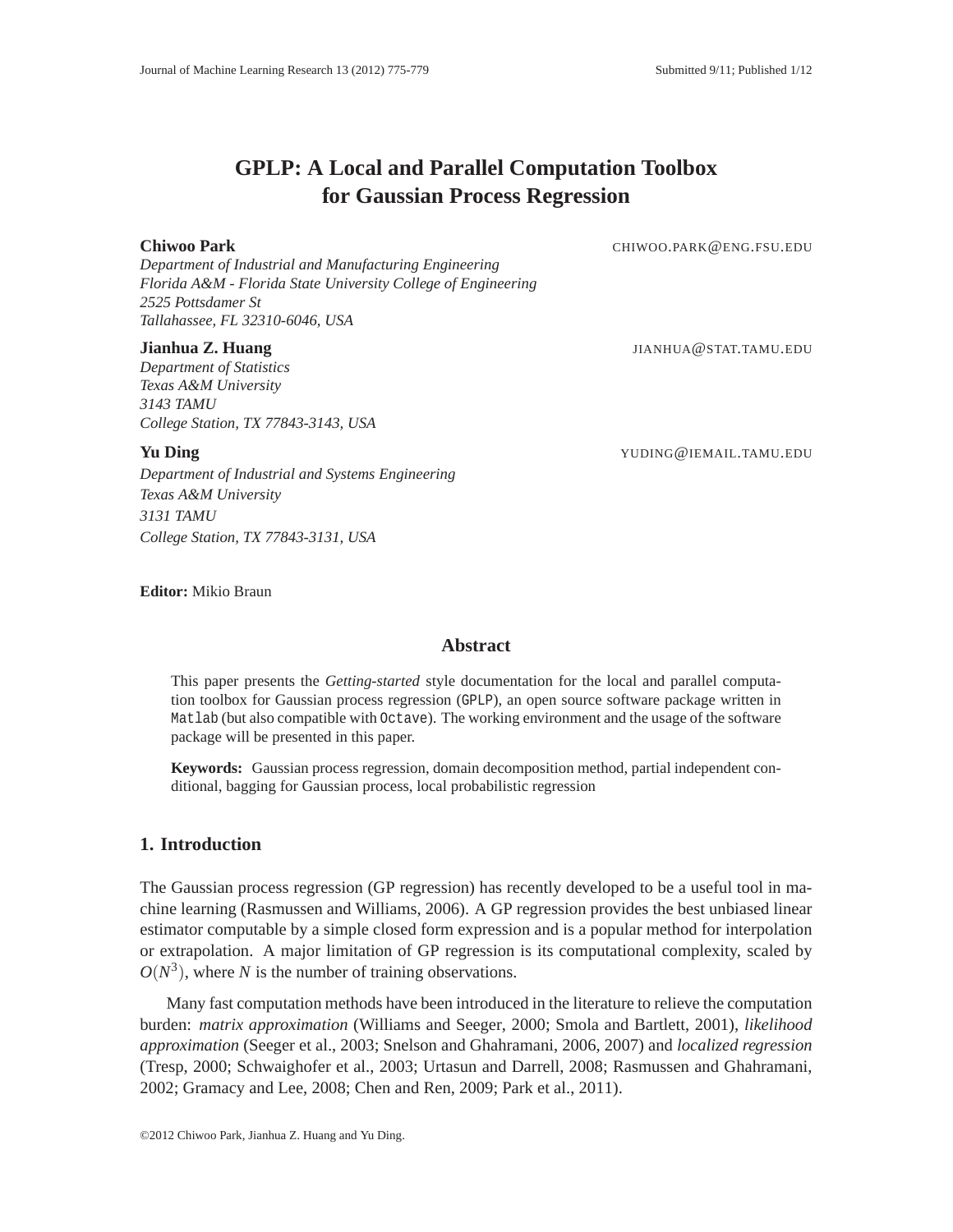Many of the computation methods have been implemented as software, which includes  $S OGP<sup>1</sup>$ , GPML<sup>2</sup>, SPGP<sup>3</sup>, TGP<sup>4</sup> and GPStuff<sup>5</sup>. However, many of the methods are still not implemented, because of various complexities involved in the methods as well as in their implementation. In particular, most of the localized regression methods are not implemented in spite of their unique advantages such as adaptivity to non-stationary changes and easiness of being parallelized for faster computation.

The GPLP is the Octave and Matlab implementation of several localized regression methods: the domain decomposition method (Park et al., 2011, DDM), partial independent conditional (Snelson and Ghahramani, 2007, PIC), localized probabilistic regression (Urtasun and Darrell, 2008, LPR), and bagging for Gaussian process regression (Chen and Ren, 2009, BGP). Most of the localized regression methods can be applied for general machine learning problems although DDM is only applicable for spatial data sets. In addition, the GPLP provides two parallel computation versions of the domain decomposition method. The easiness of being parallelized is one of the advantages of the localized regression, and the two parallel implementations will provide a good guidance about how to materialize this advantage as software.

This manual is written in *Getting-started* style; it introduces the working environment of GPLP (in Section 2) and illustrates the usage with an simple example (in Section 3). If you need more detailed documentation, please refer to *User Manual* at ./doc directory.

### **2. Implementation**

The GPLP is implemented in Matlab code such that it is executable and has been tested in Matlab Version 7.7 or later versions, and Octave Version 3.2.4 or later versions. It might be executable in any of Matlab Version 7.x and any of Octave Version 3.2.x, but it has not been tested on those versions. One exception is the implementation of LPR that only works in Matlab 7.12.0, in Matlab 7.7.0 or later versions with a compiler supporting mex-compile, or in Octave 3.2.4 or later versions. For information on the list of compilers to support the mex-compile in Matlab, please refer to the technical support webpage at http://www.mathworks.com/support/ compilers/previous\_releases.html.

The GPLP also includes the parallel computation version of DDM, which requires the open source message passing interface, MatMPI Version 1.2, to be pre-installed before executing the parallel version. All of the Matlab, Octave and MatMPI are working in many versions of Windows and Unix, so GPLP is virtually OS-independent.

The implementation consists of six different main modules for the six different methods implemented, but all of the main modules are structured in the common form having the similar input and output arguments. In addition, the implementation partially supports the separation of the main

<sup>1.</sup> Implementation of SOGP (Smola and Bartlett, 2001) is available at http://cs.brown.edu/people/dang/ code.shtml.

<sup>2.</sup> Implementation of GPML (Williams and Seeger, 2000) is available at http://gaussianprocess.org/ gpml/code/matlab/doc/index.html.

<sup>3.</sup> Implementation of SPGP (Snelson and Ghahramani, 2006) is available at http://www.gatsby.ucl.ac.uk/ ˜snelson.

<sup>4.</sup> Implementation of TGP (Gramacy and Lee, 2008) is available at http://users.soe.ucsc.edu/ ˜rbgramacy/tgp.html.

<sup>5.</sup> Implementation of GPStuff (Snelson and Ghahramani, 2006, 2007; Schwaighofer et al., 2003) is available at http: //www.lce.hut.fi/research/mm/gpstuff/.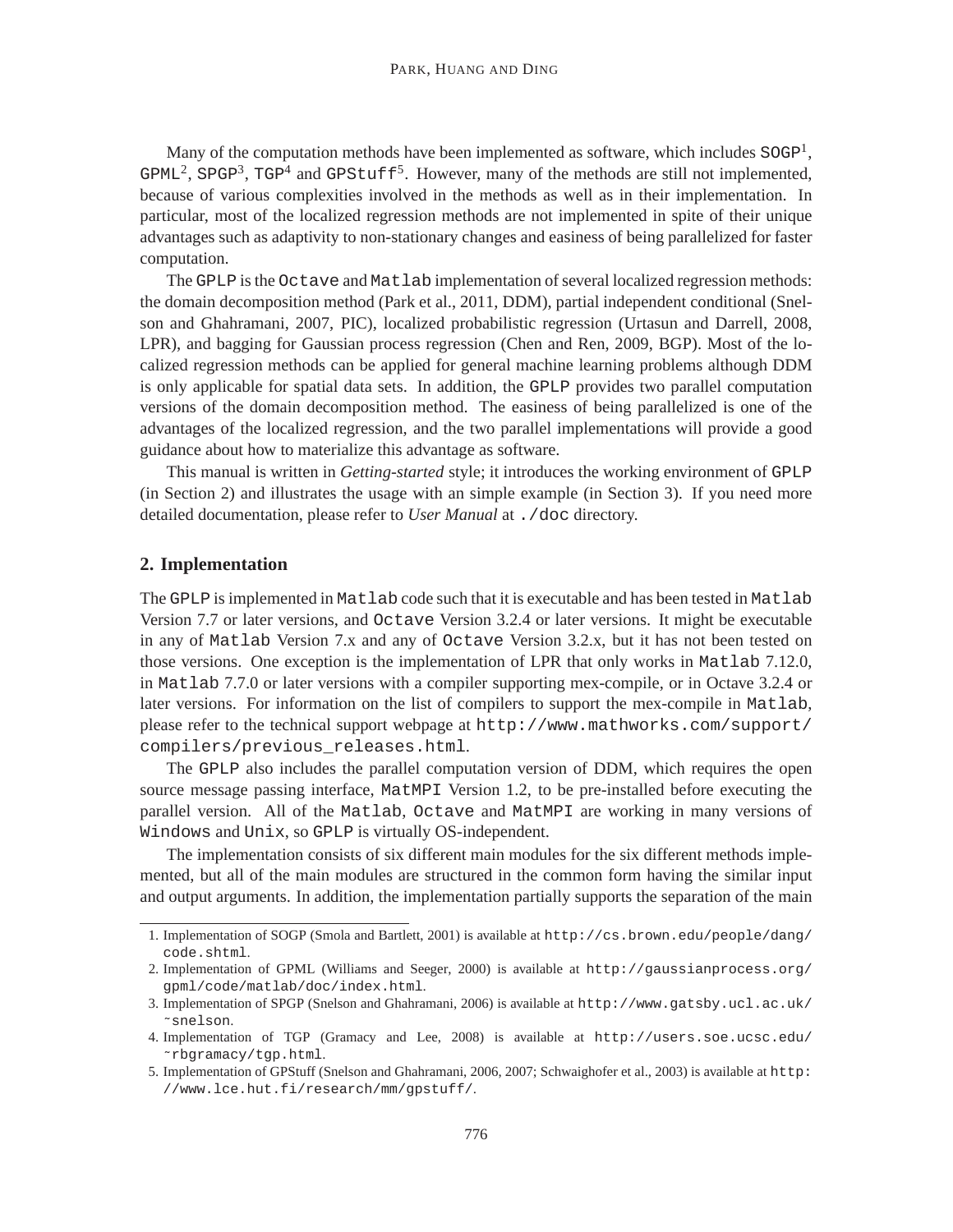logic from the specification of the covariance function and the mesh generation function (the specification of mesh generation function is only applicable for DDM and its two parallel computation versions; the explanation of the mesh generation function will be in the next section). With such separation, users can easily extend the function of GPLP by adding a new covariance function and adding a new mesh generation function without major modification of the main logic.

The code and documentation of GPLP are publicly available on the JMLR MOSS website at http://www.jmlr.org/mloss under GNU General Public License version 3.0 (GPL-3.0).

# **3. GPLP: A software Package for Localized and Parallel Computation of GP Regression**

The GPLP provides an individual function for calling each one of the six localized regression methods (including two parallel implementations. The individual functions have a common structure of input and output arguments so that users can easily use all functions once they learn the common structure. In this section, we will explain the common structure by means of a simple example.

Consider a unknown random function  $f: X \to \mathbb{R}$ . The GP regression predicts the realization of the random function at test locations  $x$ s, given a set of observations  $x$  from the realization. The localized GP regression partitions x into many smaller chunks,  $x_j$  s, and it does localized predictions at xs with each one of x\_j's as the training data for every *j*. Finally, the localized GP regression combines the localized predictions to make a global prediction in many different ways. The key design parameters for the localized GP regression are (1) mean function and covariance function defining the GP, and (2) mesh generation function for partitioning  $x$  into  $x_j$ .

```
1 % define the structure of local regions
2 param1.meshfunc = 'rectMesh'; % mesh generation function
3 param1.mparam = [14 21]; % mesh generation function parameters
4 param1.p = 3; param1.q = 3; % parameters defining the interaction
5 % between local regions for improving
6 % prediction accuracy
7
8 % set the prior GP by specifying a covariance function
9 param2.covfunc = {'covSum', {'covSEard','covNoise'}}; %covariance function
10 D = size(x, 2);11 logthetaa = log(ones(D+2,1));12 \text{ logtheta}(D+2) = \log(0.3);13 param2.logtheta0 = logtheta0; % initial value of log hyperparameters
14 param2.frachyper = 0.5; % fraction of training data used for learning
15 and the set of the set of the set of the set of the set of the set of the set of the set of the set of the set of the set of the set of the set of the set of the set of the set of the set of the set of the set of the se
16 param2.nIter = 100; % maximum number of iterations in optimizing the
17 8 log hyperparameters
18
19 % train the localized regression model for Gaussian process regression
20 [model, elpasedTrain] = ddmGP(x, y, param1, param2);
21
22 % predict at test inputs
23 [meanPred, varPred, elapsedPred] = ddm_pred(model, xs);
```
In line 2 and 3, we specify the mesh generation function as rectes with its input parameter  $(14, 21)$ . The mesh generation function decomposes X (domain of f) into 14-by-21 rectangular meshes,  $\{X_j\}$ , and it partitions x into x\_j's such that x\_j belongs to  $X_j$ .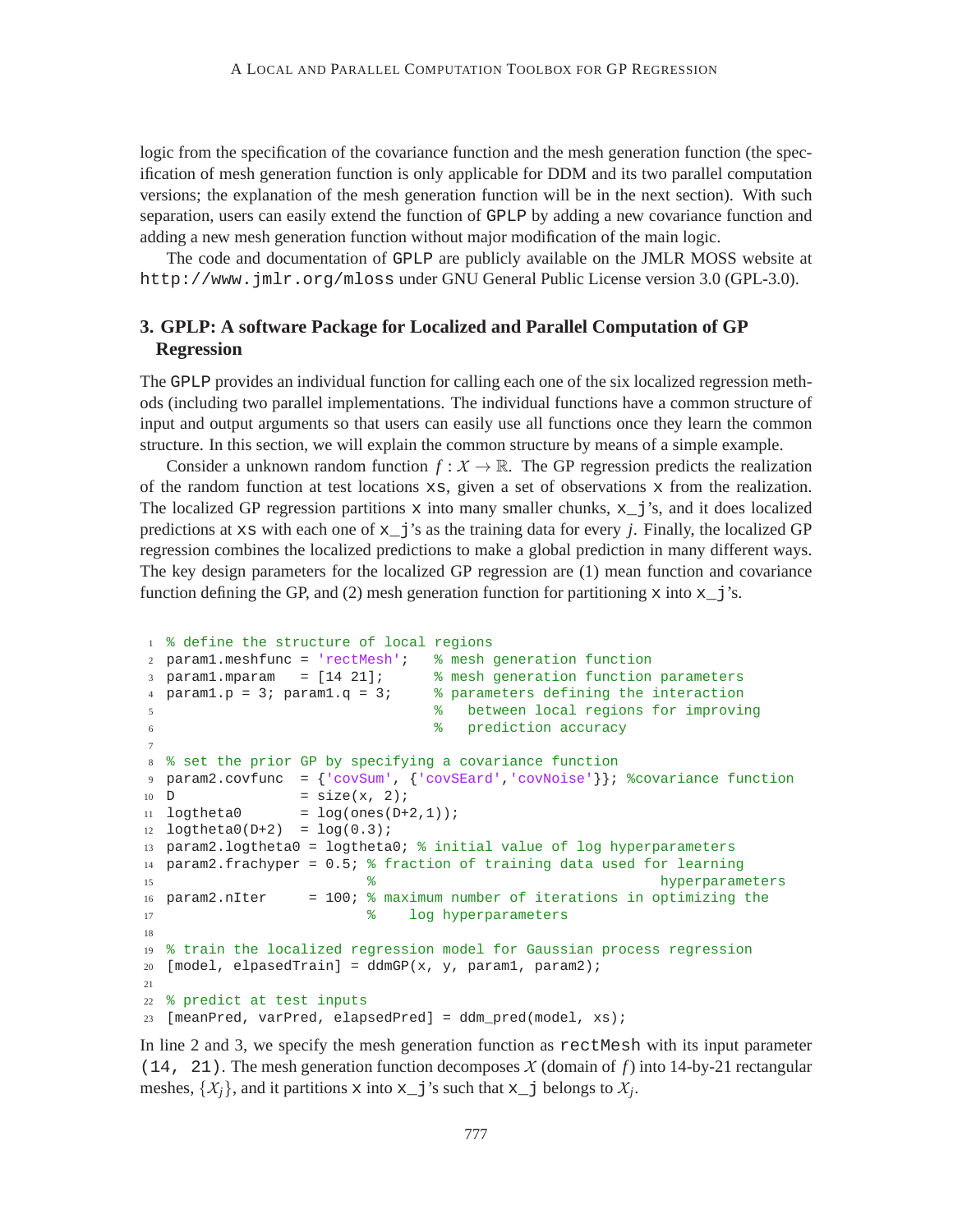In line 4, there are two parameters that defines how many localized predictions are combined to produce a global prediction. In the domain decomposition method (DDM), a localized prediction is available for each mesh  $X_j$ , which becomes the global prediction if the test input is in the interior of local domain  $X_j$ . If the test input is over the common boundary of  $X_j$  and  $X_k$ , the localized predictions are constrained by two factors: (1) the two local predictions for both of  $X_i$  and  $X_k$ should have limited degrees of freedom on the common boundary (called *flexibility of boundary prediction*); and (2) the two localized predictions should produce the same values on the boundary (called *consistency of boundary prediction*). The param1.q is the the number of control points on the boundary where the DDM checks the *consistency of boundary prediction*, and the param1.p is the number of degrees of freedom to constrain the *flexibility of boundary prediction*.

In line 9 through 13, we specify the covSum composite covariance function. The composite covariance function generates the covariance by summing two base covariance functions: the anisotropic version of squared exponential covariance function (covSEard) and the noise covariance function (covNoise). The covSEard is parameterized by  $(D+1)$  hyperparameters as follows:

$$
K(\mathbf{x}, \mathbf{x}') = \theta_{D+1}^2 \exp\left\{-\frac{1}{2} \sum_{d=1}^D \left(\frac{x_d - x'_d}{\theta_d}\right)^2\right\},\,
$$

where *D* is the dimension of *X*. The covNoise is parameterized by noise variance parameter  $\sigma^2$  as  $K(\mathbf{x}, \mathbf{x}') = \sigma^2 \delta(\mathbf{x}, \mathbf{x}')$ . In total, the composite covariance function is parameterized by  $(D+2)$  parameter values, so the initial guess of hyperparameter,  $logtheta$ , should be  $(D+2)$ -dimensional. In line 11 and 12, the first  $(D+1)$  elements of logtheta0 are initialized for the hyperparameter values of covSEard, and the last one element of logtheta0 is initialized for the value of  $\sigma^2$ .

In line 14 and 15, param2.frachyper and param2.nIter are the process parameters used in maximizing the likelihood function with respect to the hyperparameters. The maximization is an iterative process that updates the log hyperparameter values, starting with the initial guess logtheta0. The param2.nIter=100 implies that the number of the iterations allowed for the iterative maximization is at most one hundred. In each iteration, the likelihood function is evaluated. Since the evaluation is computationally expensive with big size of training data, people usually uses only a subset of the training data for the evaluation. The param2.frachyper =  $0.5$  implies that only half of the training data  $x$  will be used for the evaluation of the likelihood function.

Last, in line 20, the function ddmGP trains the domain decomposition method for the localized GP regression with training data set  $x$  and the previously specified parameters, and ddmGP returns the trained model (model) and the elapsed time (elpasedTrain). The number of the parameters to be specified depends on the method used for the training. For more details, please refer to *User Manual* at ./doc directory in this package. In line 22, the function ddm\_pred produces the mean prediction meanPred and the variance prediction varPred at test locations xs, and also reports the time used for prediction (elpasedPred).

#### **References**

- Tao Chen and Jianghong Ren. Bagging for Gaussian process regression. *Neurocomputing*, 72(7-9): 1605–1610, 2009.
- Robert B. Gramacy and Herbert K. H. Lee. Bayesian treed Gaussian process models with an application to computer modeling. *Journal of the American Statistical Association*, 103(483):1119–